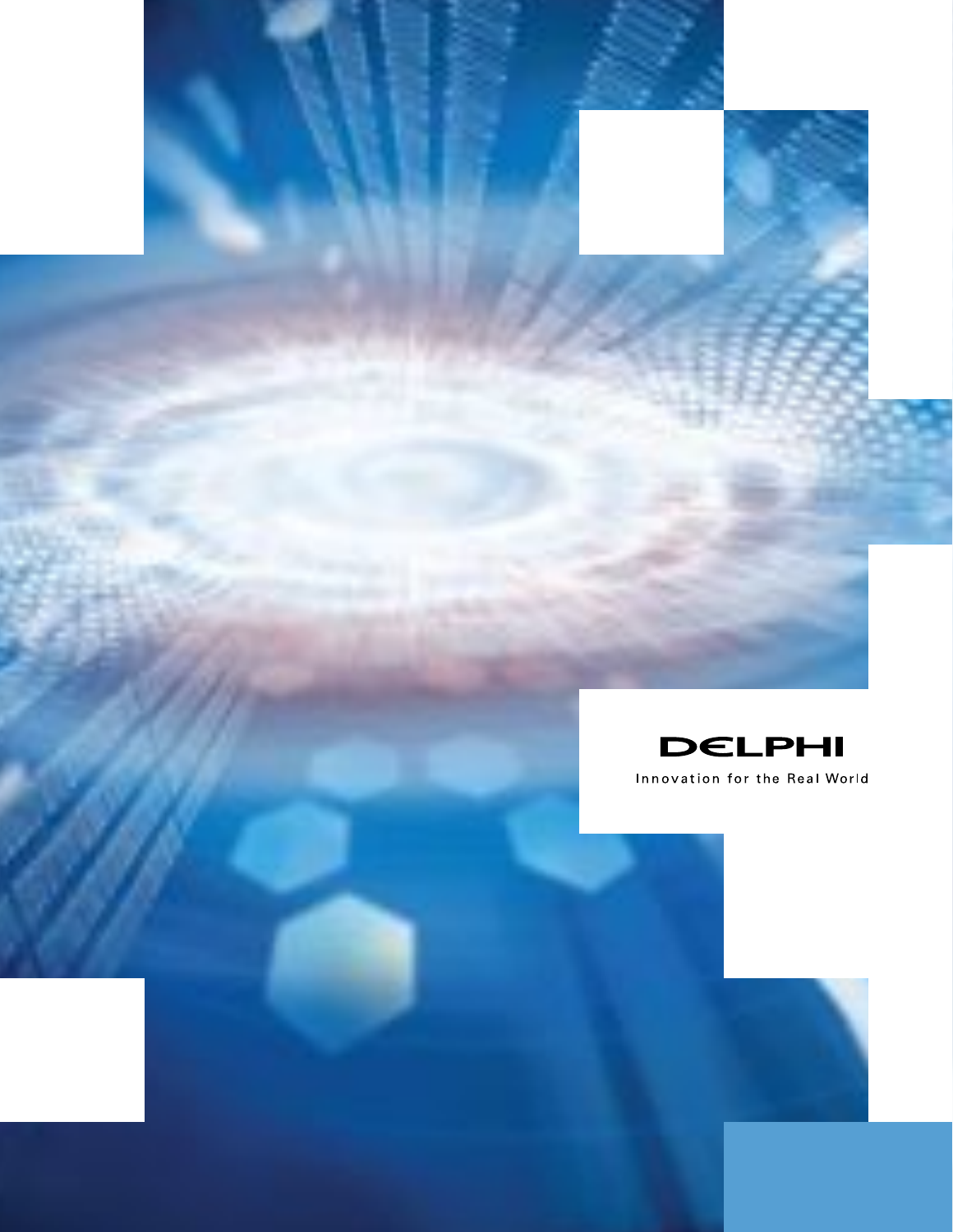

## A more focused Delphi. Nurturing innovation and collaboration.

More than ever, we at Delphi are listening to and learning from our customers. We're collaboratively applying our experience, intelligence and diligence to help solve their technical, engineering and logistical business challenges.



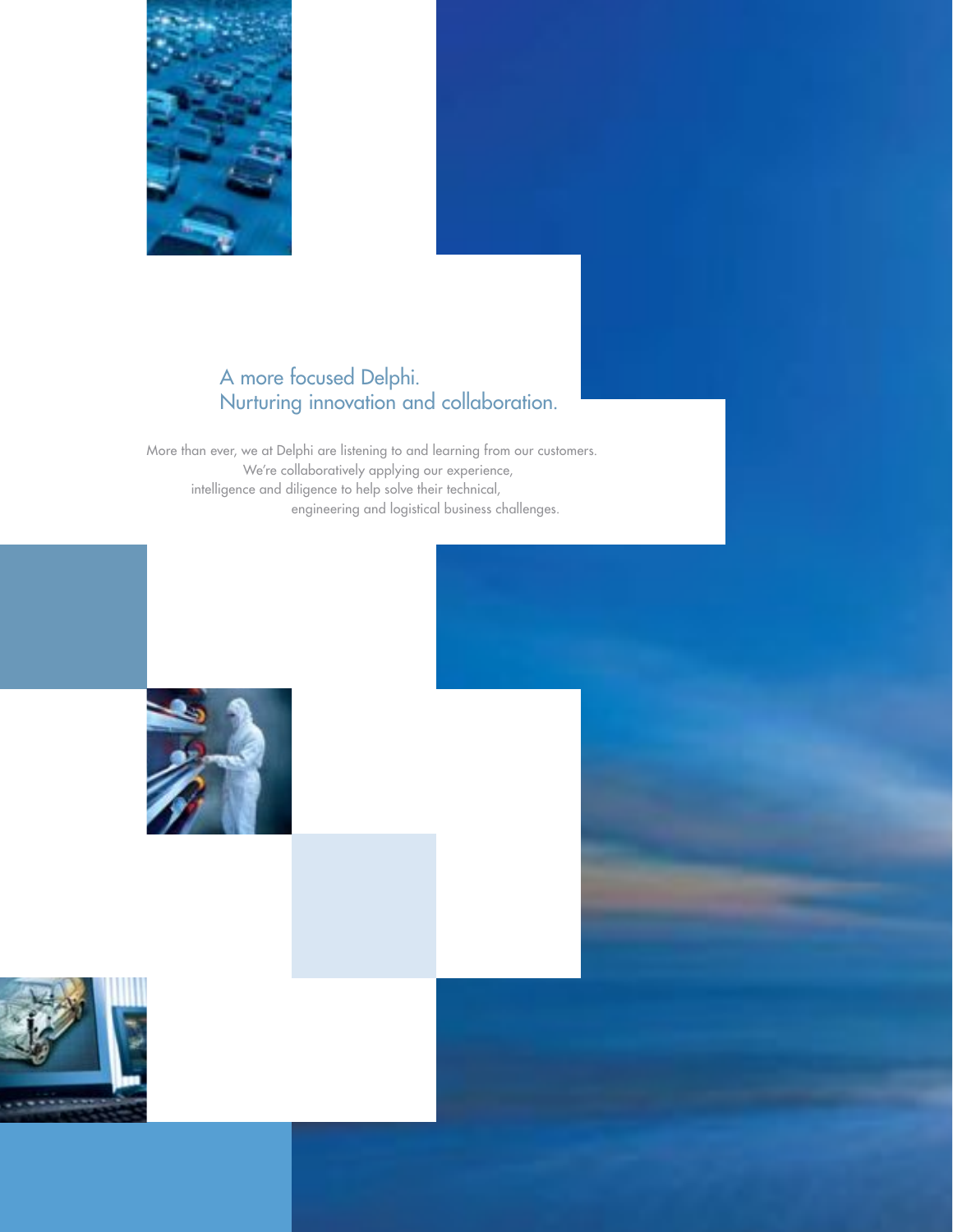

We have clarified our emphasis on technically advanced products to deliver real-world solutions. Together with our customers, we're concentrating on projects with high electronic content. Projects that take full advantage of our core competencies in systems integration and precision manufacturing processes.

> We will continue to build our technical prowess and nurture the innovative and collaborative spirit of our people, to keep the pipeline full of exciting technologies and products to meet the challenges facing our customers.

At Delphi, we believe strong teamwork can produce a very different kind of innovation. Not innovation for its own sake. But rather the kind of innovation that conquers challenges, creates efficiencies and speeds technological evolution.

The kind of innovation that finds and fulfills practical needs among industries as diverse as automotive and medical systems. Or commercial vehicles and aviation.

Above all, the kind of innovation that will help preserve our planet, and help keep its occupants safer and more connected. We call it —

Innovation for the Real World.

And we believe it's going to make a valuable difference for our future and the future of our customers.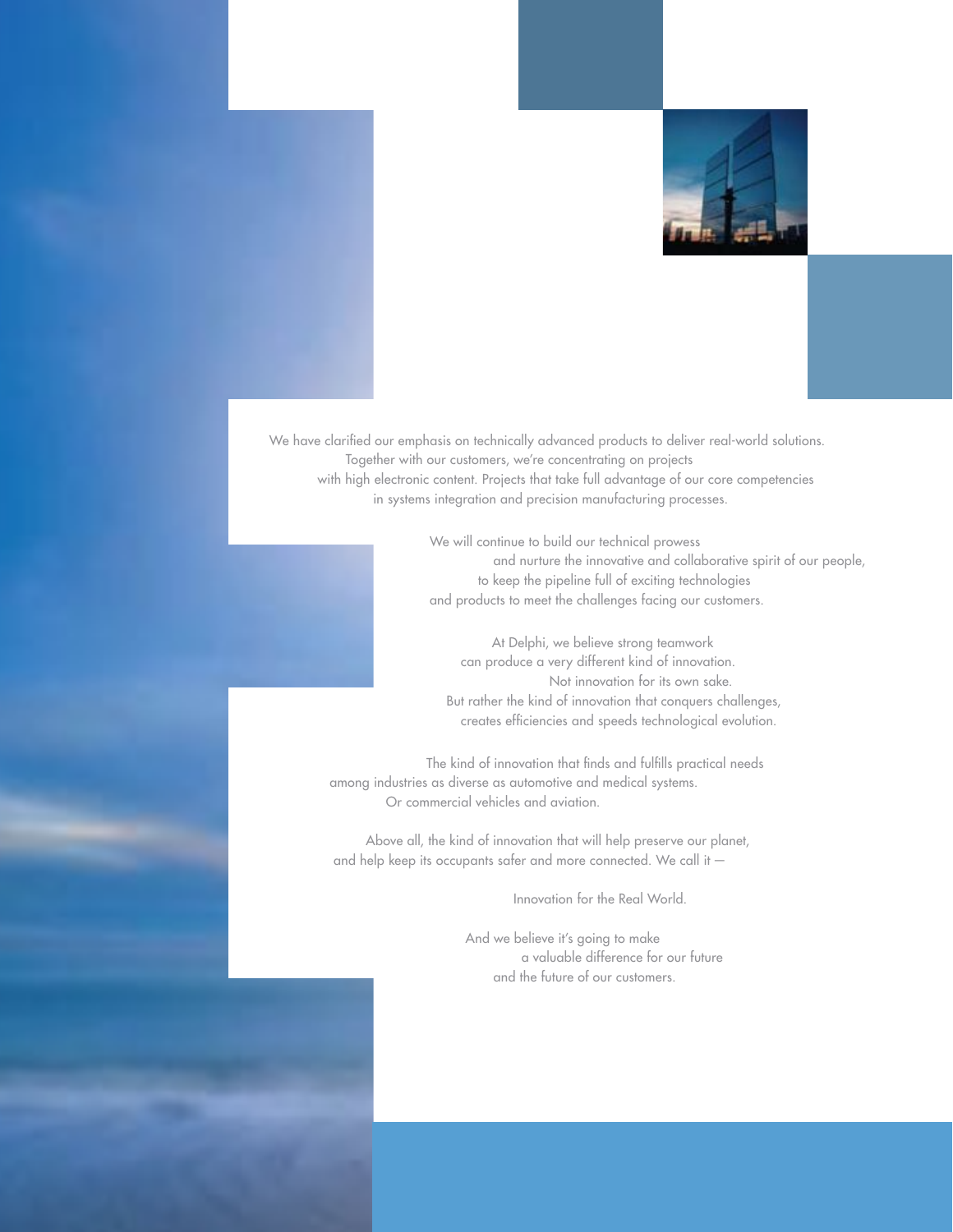

#### The markets we serve.

Automotive. It's by far the most demanding proving ground for innovation. From safety to fuel economy. From controls to electronics. From performance to emissions reduction. We are continuing our more than 100-year legacy of creating innovations that advance the automotive industry. Working with our customers, we can offer solutions that are safe, green and will help keep everyone more connected to the world around them.

Medical Systems. And this is the most exacting environment for proven quality performance. Leveraging our expertise with sensors, miniaturization, connection systems and other technologies, our specialized group of medical device professionals is working with our customers to create innovative, gamechanging products and concepts for the healthcare market. Today our real-world solutions can be witnessed in the areas of infusion, dialysis, respiratory care, vital signs monitoring, power mobility and in-vitro diagnostics.

Aviation & Defense. Our advanced interconnect components, fiber optics and flexible circuitry provide the rugged reliability required by the aviation and military markets. That's why Delphi is a

preferred electrical/electronics partner for many manufacturers of land, sea and air equipment.

Commercial Vehicles. Driven by fleet cost management, Delphi innovations offer commercial vehicle manufacturers and fleet managers many competitive advantages, helping to make commercial vehicles run more efficiently, cleaner and safer than ever. With everything from high-performance, high-power connections to engine management technologies to headway alert, forward collision warning and side alert systems to electronic injection systems for diesel engines. And Delphi's solid oxide fuel cell auxiliary power unit can help the transportation industry by providing clean, reliable electrical power while reducing idlerelated fuel consumption.

And Beyond. At Delphi, we're always looking for new markets where our innovative spirit, core competencies and especially our collaborative mindset would be of benefit. So, along with the major markets listed above, today we also have initiatives in markets as diverse as personal transportation, solar energy, marine power and consumer accessories.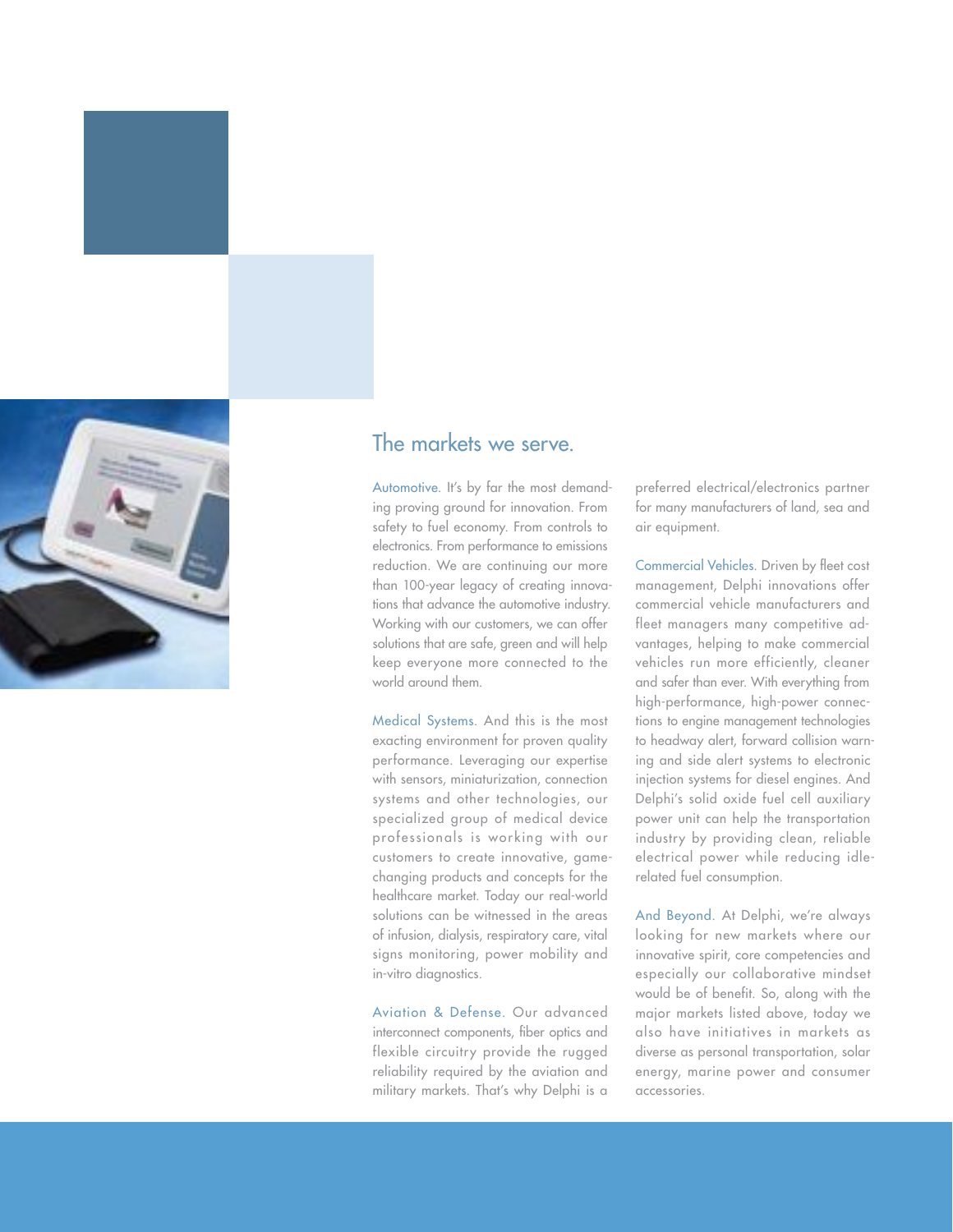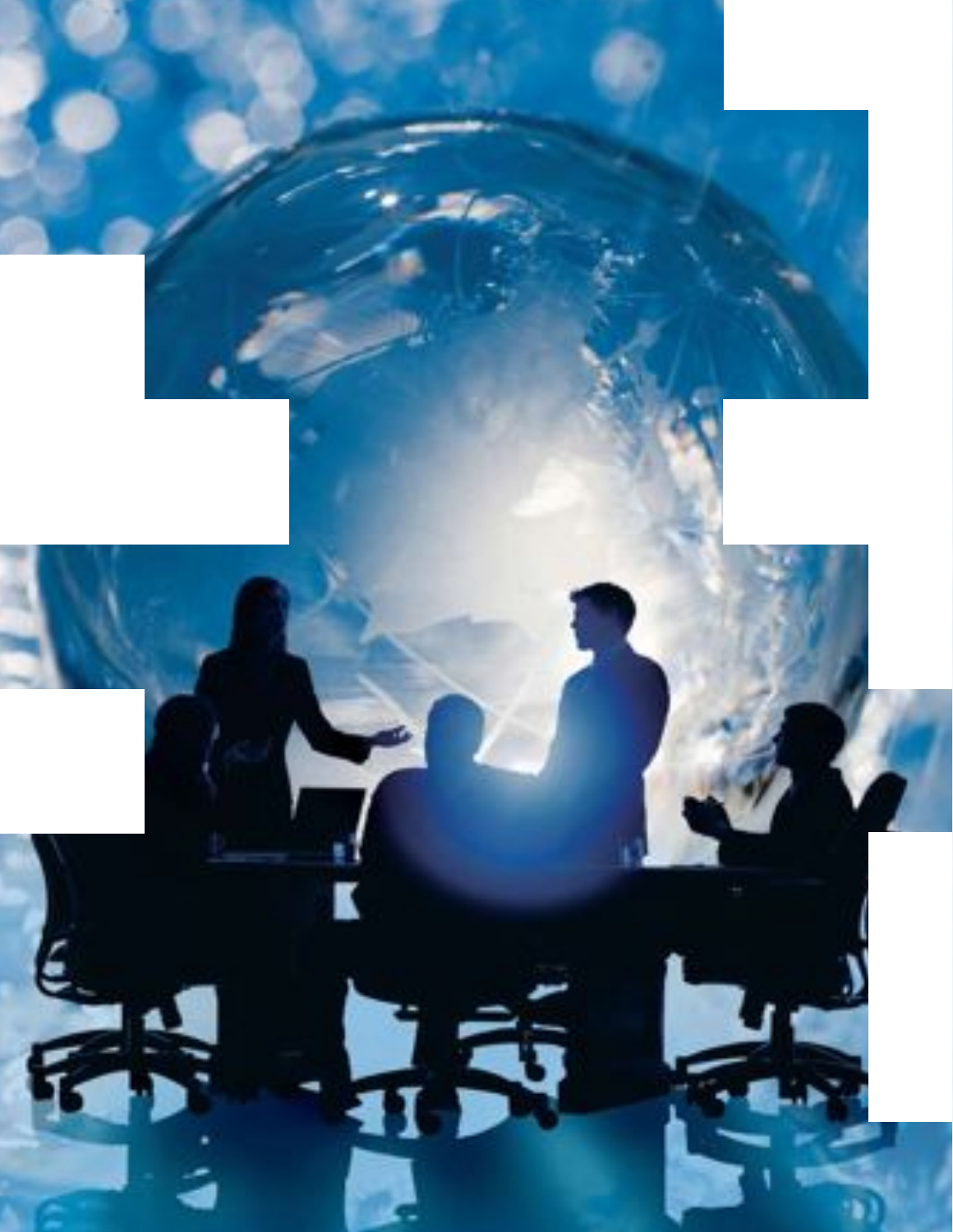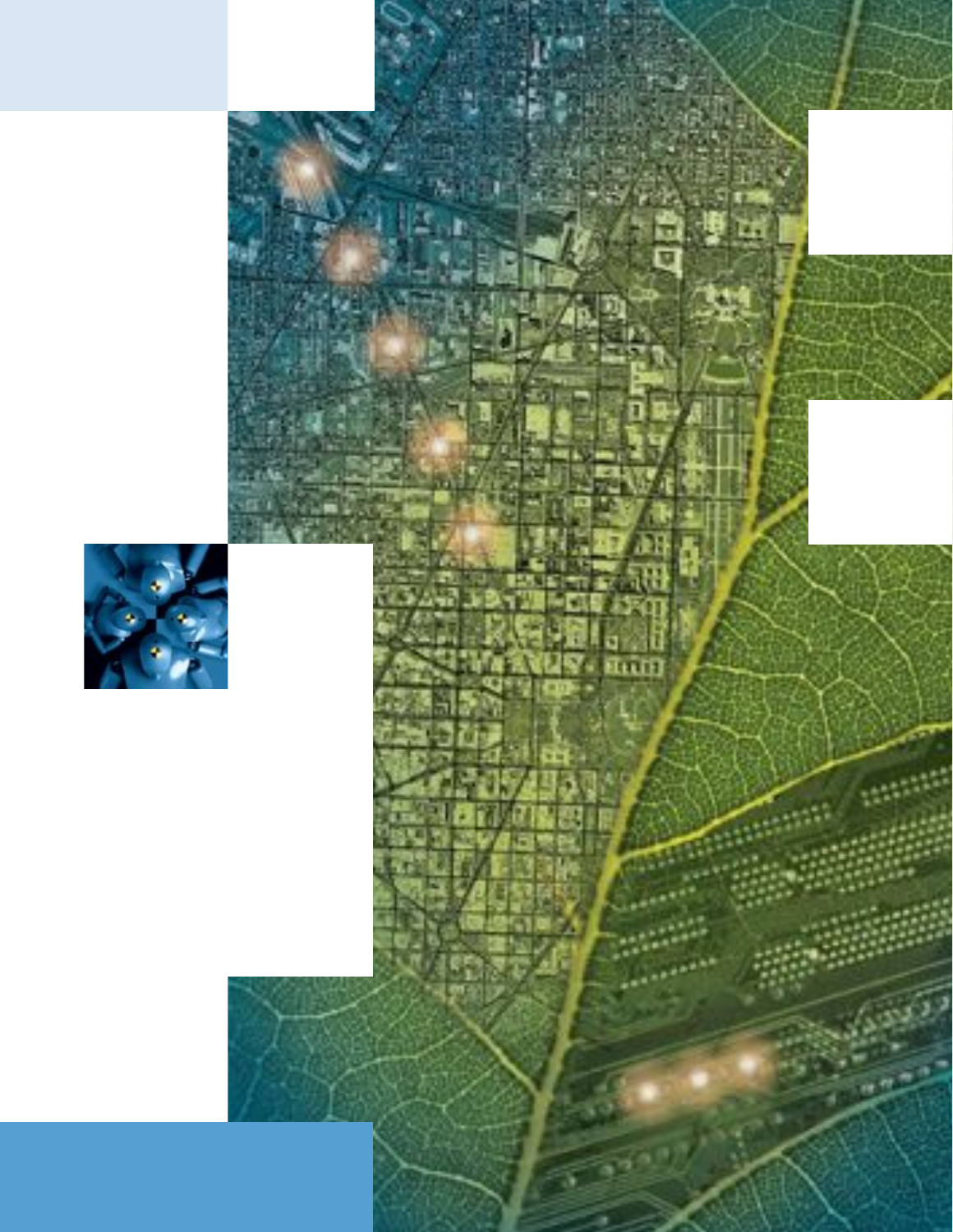## Our market-driven product portfolio: Electronics & Safety.





All around the world, vehicles are rapidly evolving into incredibly complex and sophisticated devices. They can inform, entertain, protect and empower their occupants in ways the auto pioneers could never have imagined. Delphi is a leader in this evolution — with innovative products that make a real-world difference for manufacturers, drivers and their passengers.

Entertainment & Communications. Whether navigating roads or entertainment options, Delphi offers information and entertainment choices for everyone. From satellite radio and video, DVD, CD and MP3 playback to GPS navigation, TV reception, premium audio and USB connectivity to safety, security and convenience telematics, Delphi delivers — with products that are intuitive and easy to use anytime and anywhere. All helping to keep drivers informed, entertained and connected. Making a difference in the driving experience has not been overlooked. Delphi was awarded "Highest Quality among AM/FM/Single CD Player/Satellite Radio Suppliers" by J.D. Power and Associates.\*

Safety Systems. Safety is a priority at Delphi. We've worked closely with our customers to develop one of the industry's most complete portfolios of passive and active safety technologies. From seat



belts and airbags to precrash sensing and collision warning, we can help before, during and after a crash. And because we're experts at integrating components and systems, we can also help reduce the cost of all that protection. We're even working on ways to help prevent accidents from occurring in the first place.

Power Electronics. At Delphi we use our systems knowledge, innovative automotive electronics and integration skills to produce high-value products. Our hybrid and electric vehicle controllers, DC/DC converters, inverters, battery management and energy storage systems help reduce costs and provide peak performance while offering the flexibility required for the hybrid electric vehicles to come.

Controls & Security. Delphi creates controls and displays that help harness the complexity of information in a convenient, easy-to-use way. They interact with drivers to help keep them connected and give them the information they need to know about their vehicle and their world. Delphi also produces body and security electronics that help protect drivers against theft. And our body computers can tie all of these systems together so they can communicate and offer manufacturers more value.

\*Delphi Corporation received the highest numerical score among AM/FM/single CD player/satellite radio suppliers in the proprietary J.D. Power and Associates 2008 Multimedia Quality and Satisfaction Study. SM Study based on responses from 81,530 new-vehicle owners who purchased a 2008 model-year vehicle, measuring six suppliers. Proprietary study results are based on experiences and perceptions of consumers surveyed in February–April 2008. Your experiences may vary. Visit jdpower.com.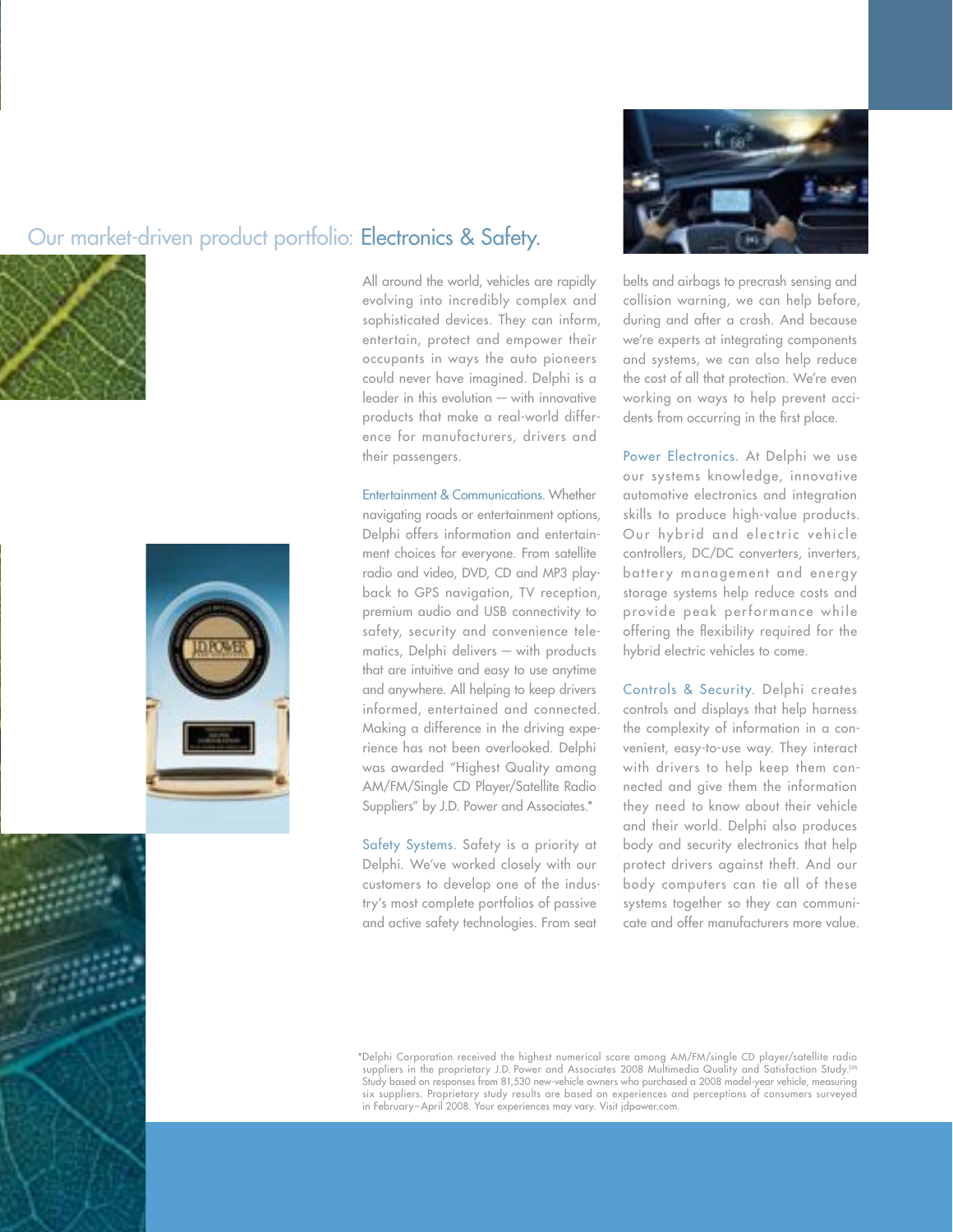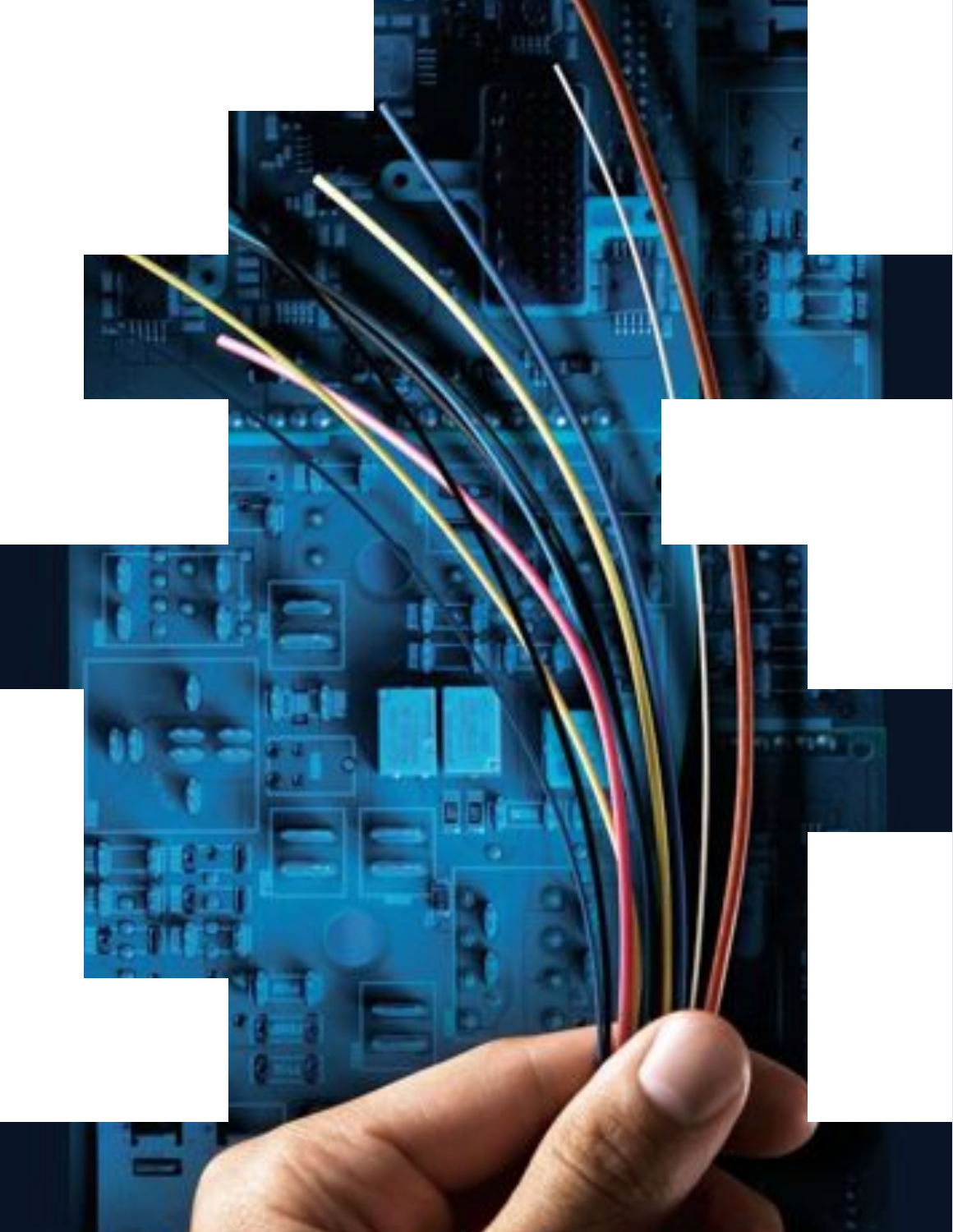

## Our market-driven product portfolio: Electrical/Electronic Architecture.



Distribution Systems. In the last 20 years, the amount of wiring and cable in vehicles has more than doubled, while the packaging space has been reduced. So a vehicle's architecture must be optimized. Delphi's power, signal and data distribution systems are designed for the most effective routing, packaging and insulation materials — while reducing cost, mass and copper content. They're prime examples of how we're continually innovating to put more functionality in less space and reduce environmental impact.

Connection Systems. The road is a proving ground where connection technology must endure brutal extremes in temperature, pressure, wind and water. At Delphi, we can confidently fulfill our customer's connection system needs - from the end of the wire to inside the box — with a complete portfolio that delivers superior sealing, terminal retention and quality to all business segments including next-generation automotive, hybrid and commercial vehicles.

Electrical Centers. As more and more electrical content is added to vehicles, Delphi engineers are working with our customers to devise new, innovative electrical centers designed to route signals to wherever they need to go. We can work with any architecture, from the most traditional to the most complex or customized.

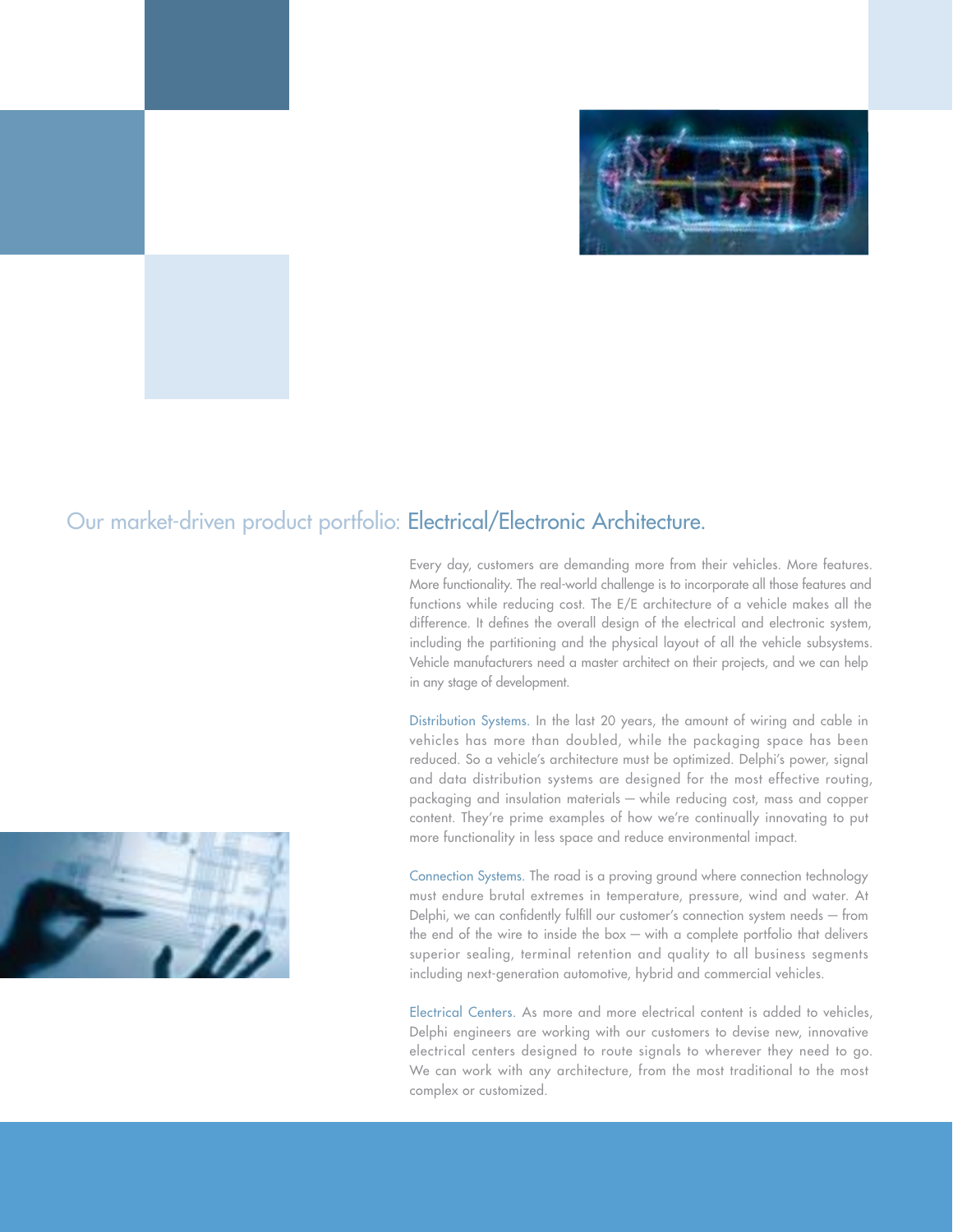## Our market-driven product portfolio: Powertrain Systems.



We all want a pristine world for the next generation. With blue skies, clear waters and green forests. The vehicles of tomorrow will make an important contribution toward that goal. And Delphi's advanced engine management systems can help by precisely controlling the delivery of air and fuel, initiating efficient combustion, and reducing emissions in innovative ways. Working together, we can make a difference.

Diesel Engine Management. Delphi is proud to be a world leader in diesel fuel injection technology. Our Multec<sup>®</sup> common rail diesel fuel injection system is widely used throughout the industry. By managing the precise timing and fuel quantity required for each cylinder, this intelligent injection system provides rapid response for a superior driving experience, lower emissions and improved fuel economy. With our new direct acting system, we are producing an innovative diesel technology with unbeatable accuracy and flexibility. It takes the advantages of the Delphi system performance to the next level. The technology completes Delphi's light-duty product range. And for commercial vehicles, our electronically controlled, highpressure systems can help everyone breathe a little easier.

Gasoline Engine Management. Nothing beats our direct approach. Delphi's new gasoline direct injection for homogeneous mode systems bests the others. Its Multec® 10 injector offers more efficient combustion, low noise signature, superior resistance to deposits, ethanol compatibility and improved linear range. Our game-changing GDi spray stratified

system with Multec® 20 injector has all the needed performance at a significantly lower cost than piezo servo injectors. Both systems are designed to improve fuel economy and reduce emissions.

Small Engine Management. Finally, engine management custom-tailored for small engines. Our Multec® electronic fuel injection system offers an easy way for manufacturers of small engines for motorcycles, lawn equipment and recreational vehicles to implement a complete engine management system. It will help meet emissions standards, while helping enhance performance and reduce fuel consumption with the ability to switch between gasoline and ethanol-blended fuels. And it will help end users reduce their carbon footprint.

Fuel Handling & Evaporative Emissions. Delphi fuel handling systems help our customers around the world meet fuel delivery requirements as well as performance objectives. We offer advanced fuel pump and module technology, packaging expertise and flexible program support. In evaporative emissions systems, we're among the industry leaders in PZEV technology and innovative solutions for hybrid powertrains and electric vehicles. Delphi fuel handling and evaporative emissions products are biofuel compatible.

Transmission Management. Delphi has a wide range of technologies that work with engine advancements to deliver powertrain solutions. They help manufacturers meet the competing needs of higher performance, lower emissions and better fuel economy.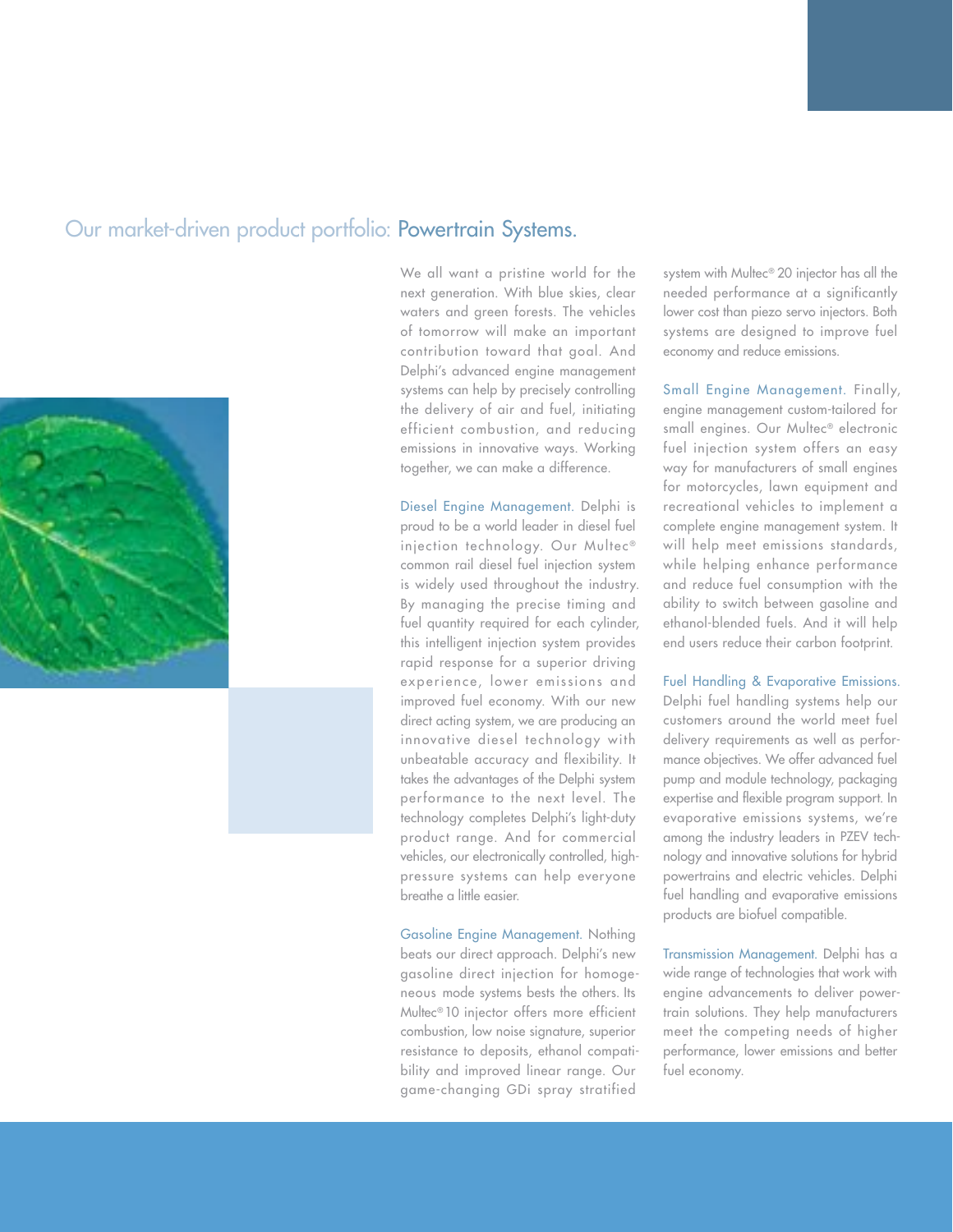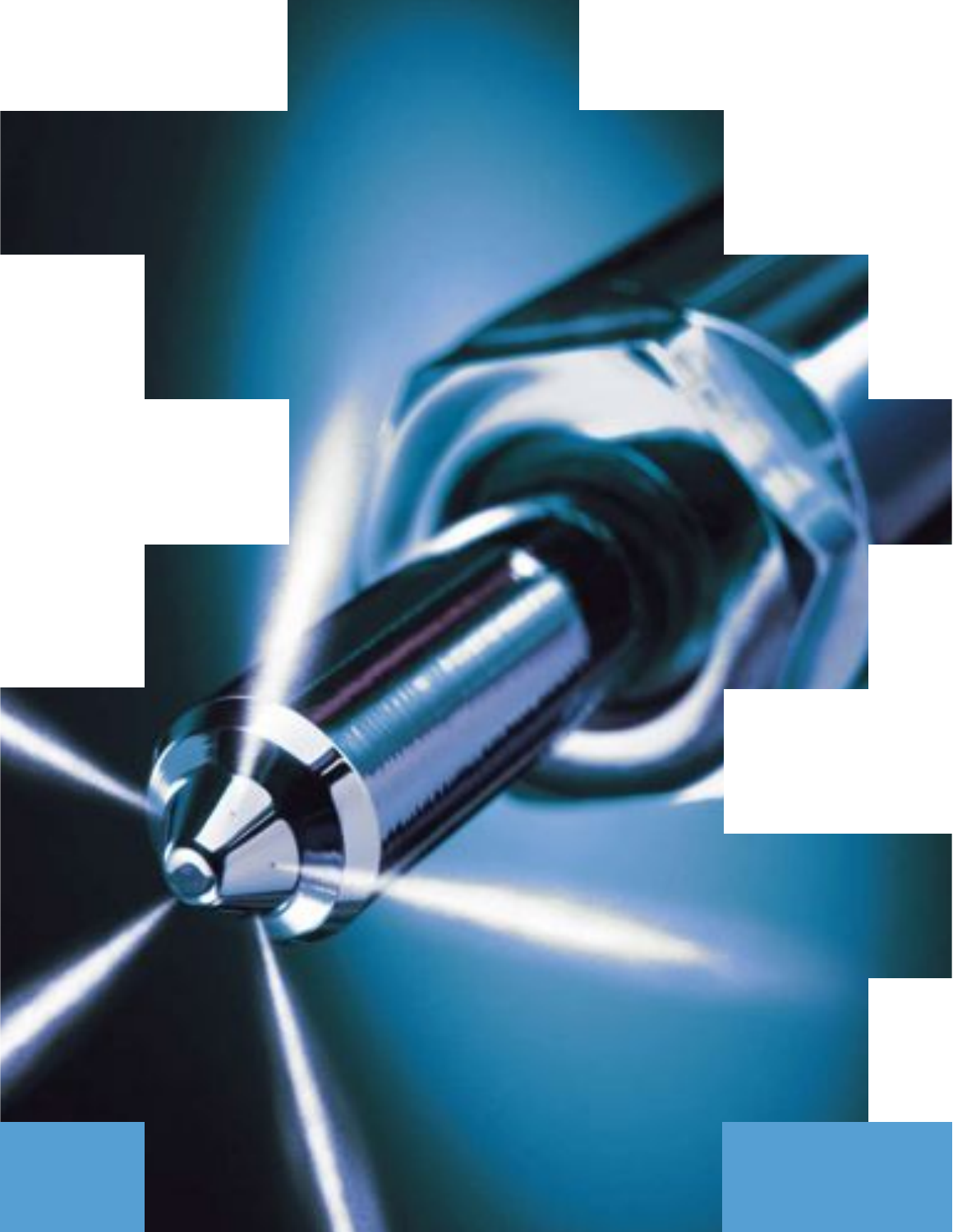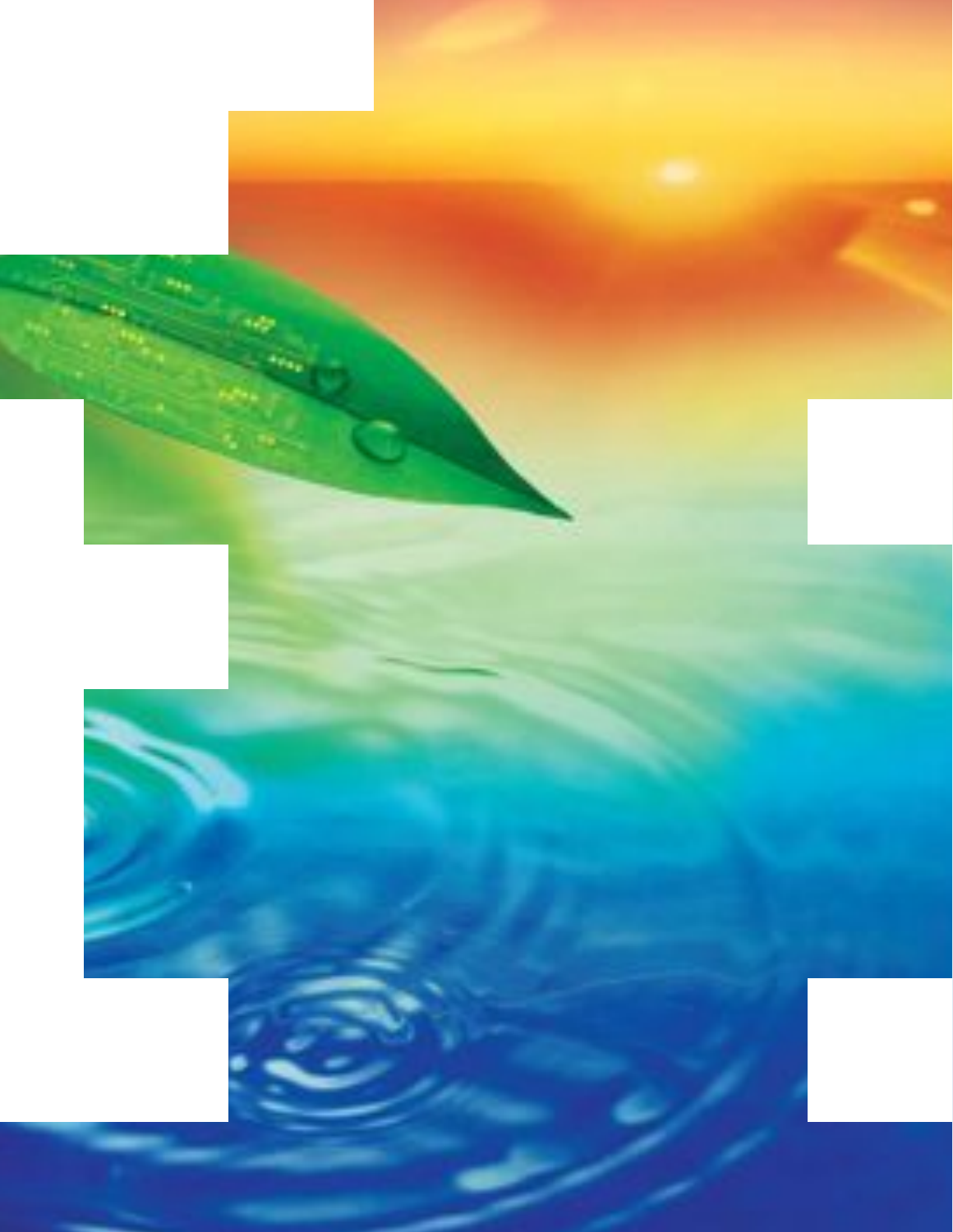

## Our market-driven product portfolio: Thermal Systems.

Our real-world innovation and superior service come from listening, understanding and collaborating with our customers. We provide enhanced energy efficiency with technologies that are smaller and lighter, and can help reduce the impact on the environment, while providing world-class comfort for heating and cooling needs across a range of different industries. Delivering technologically advanced, value-added products, Delphi is dedicated to providing energy-efficient and environmentally friendly thermal solutions to its customers globally.

Automotive Climate Control. We have been helping our customers manage air, liquids and temperatures longer than any automotive supplier in the world. We know energy-efficient powertrain cooling relies on a carefully orchestrated system. So each Delphi air cooler, oil cooler, radiator, condenser and fan/radiator/condenser module is specifically designed for optimum performance and minimum size. Achieving vehicle cabin comfort can be a real engineering challenge. That's where Delphi's experience really benefits our customers. In 1954, we pioneered under-hood air conditioning and we've been innovating ever since. We were the first to integrate electronics, sensors and special algorithms into climate control systems to make them smarter, faster and more efficient. We're proud of our collaborative history, which has resulted in manufacturing more than 1 billion heat exchangers for motor vehicles to date.

Beyond Automotive. Delphi also provides cooling solutions across a broad spectrum of new markets including air conditioning systems for residential and commercial customers. The highly efficient Delphi Micro Channel Condenser is a brazed aluminum product suitable for outdoor residential units. We've also produced micro channel heat exchangers for use in the commercial truck industry and vending machine bottle cooling applications. Other variants of our brazed heat exchangers are being developed for evaporator and heat pump systems. So whatever the need, our micro channel technology can help address the most challenging cooling needs, while at the same time provide more efficient and environmentally friendly products.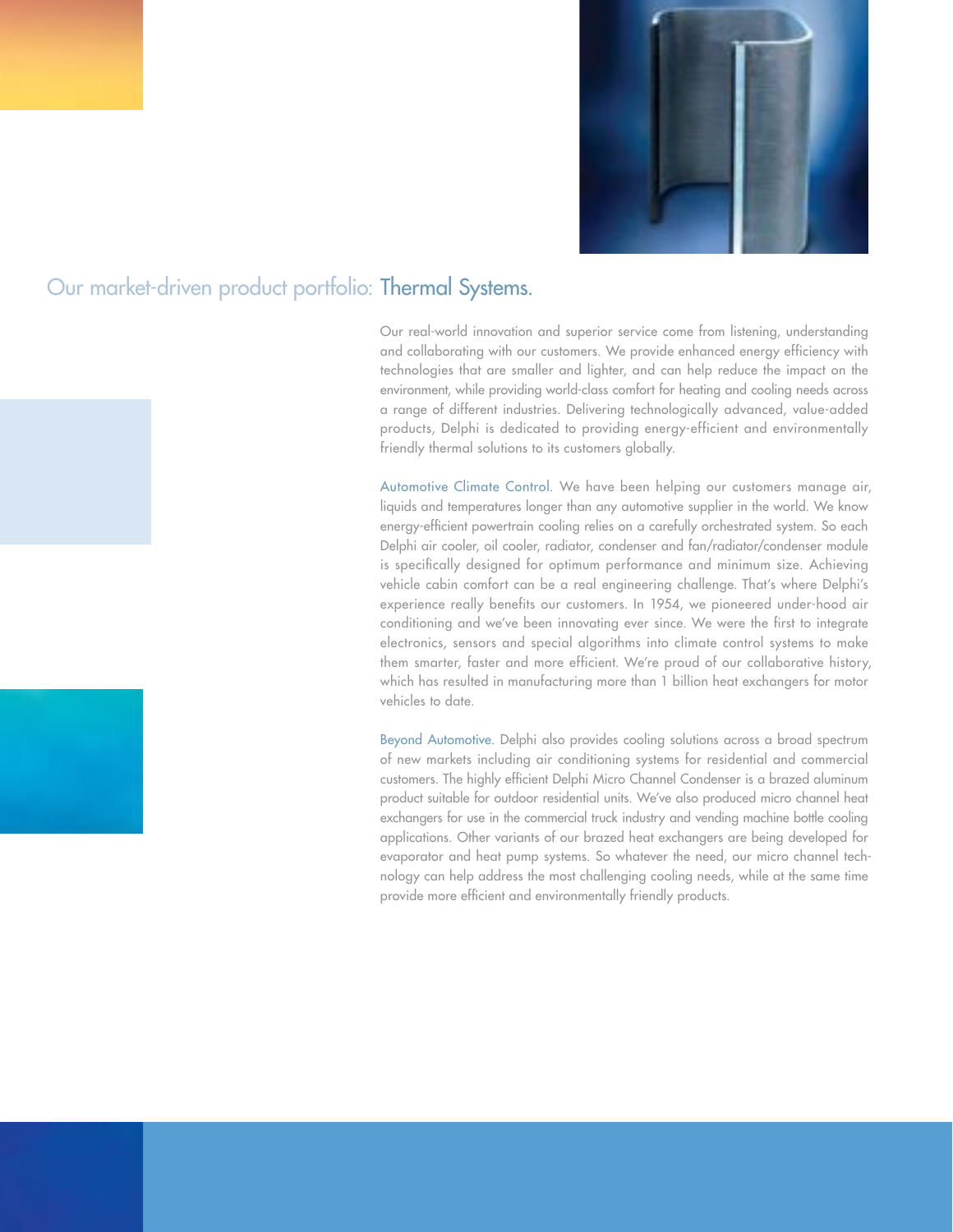## Our market-driven product portfolio: Product and Service Solutions.

At Delphi, we work closely with each and every customer across a diverse number of industries. Listening, understanding and collaborating to devise unique solutions so they can succeed and grow their business in today's global marketplace.

Automotive Aftermarket. As a trusted supplier to the world's largest vehicle manufacturers, Delphi brings to the aftermarket innovative products, diagnostic tools and training made for the real world. Our Original Equipment (OE) engineering, design and quality standards are backed by more than 100 years of industry firsts across all vehicle systems. This means our customers get replacement parts that perform as originally designed, plus tools and training that advance at the same pace as the technology under the hood. By becoming a member of the Delphi Service Center network, shops can select flexible product, tool and training packages to help them more easily diagnose and repair today's growing electronic systems.

Original Equipment Service & Accessories. At Delphi, the innovation doesn't stop once new technologies are introduced. It continues for as long as the vehicle is on the road. From the first owner to the last, Delphi provides our OE customers with the parts, accessories, services and support they need to deliver a positive service experience throughout the life of the vehicle.

Medical Systems. At Delphi, we are committed to delivering innovative medical products that help make the lives of patients, clinicians, physicians and administrators easier. With access to 167 manufacturing sites and 33 technical centers around the world, we're able to leverage forces and facilities to create innovative, game-changing products and concepts for the healthcare market and contract manufacturing. Through our advanced telemetrics, we're helping connect doctors to their patients from remote locations, allowing vital information to be transferred, processed and responded to. This technology has also been utilized in a diverse range of applications including racecar driving — where it's used to deliver real-time engine and chassis data from the vehicle to pit-crew engineers.

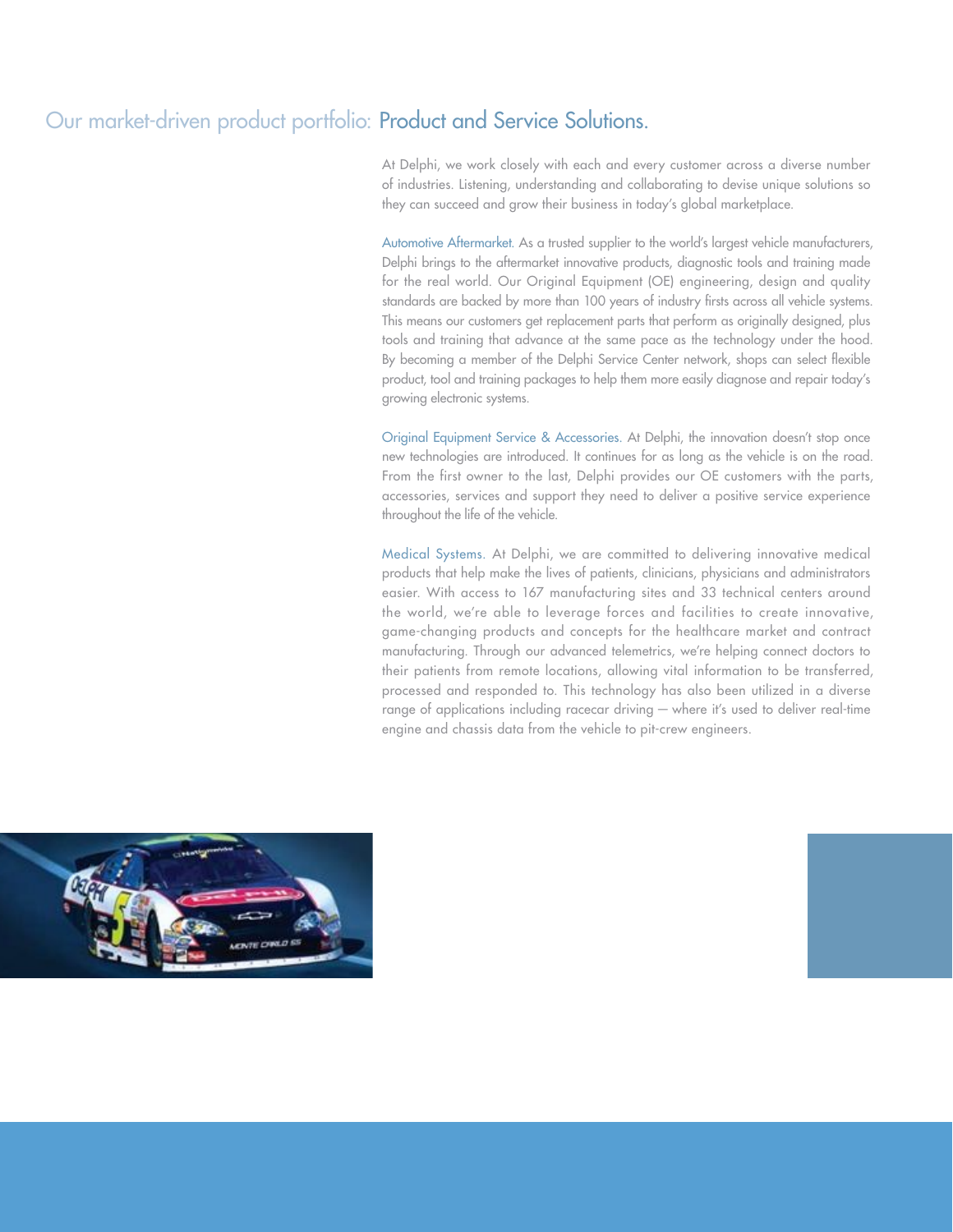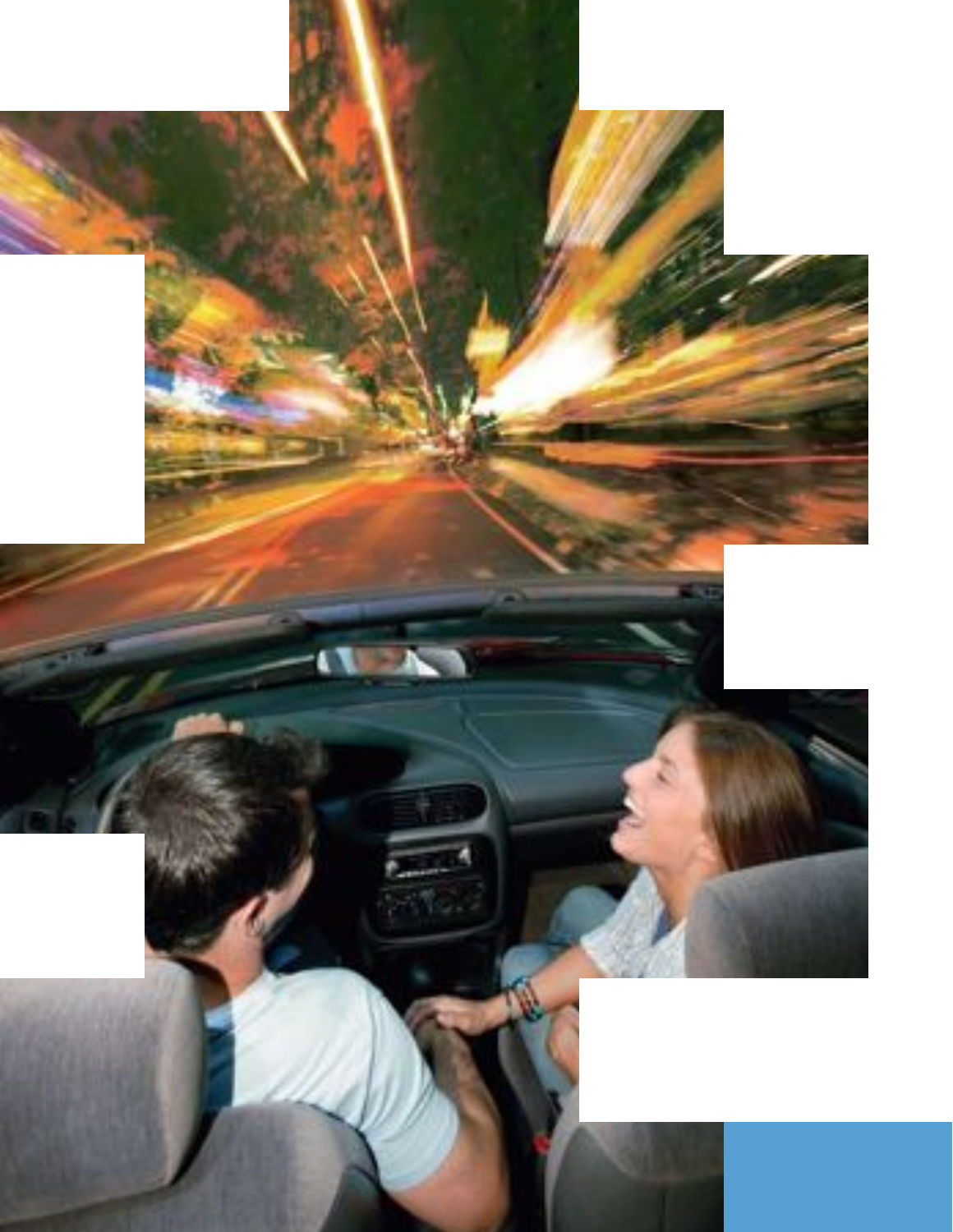





## Mapping our innovation genome.

Deep down, companies have the corporate equivalent of a double helix  $-$  the place where the immutable characteristics of the organization are encoded. Among the most significant traits one would find on Delphi's helix would be these: Quality. Innovation. Collaboration. And a profound respect for our people.

We know that innovation doesn't come from a new organization chart, or a new logo, or a memo decreeing it. We know innovation comes from people. Bright, gifted people with a passion for discovery. People who can take blue-sky brilliance and translate it into real-world relevance. People who love to work together, with their team members and with their customers, to refine and hone and polish ideas and products until they're the very best they can be.

It is these people who define us. Who make a difference. Who have, since our very beginnings, provided the ideas that have made us a world leader in innovation. And whose talent and teamwork will carry us into the future.

So you see, innovation is nothing new at Delphi. It's deep down in our DNA.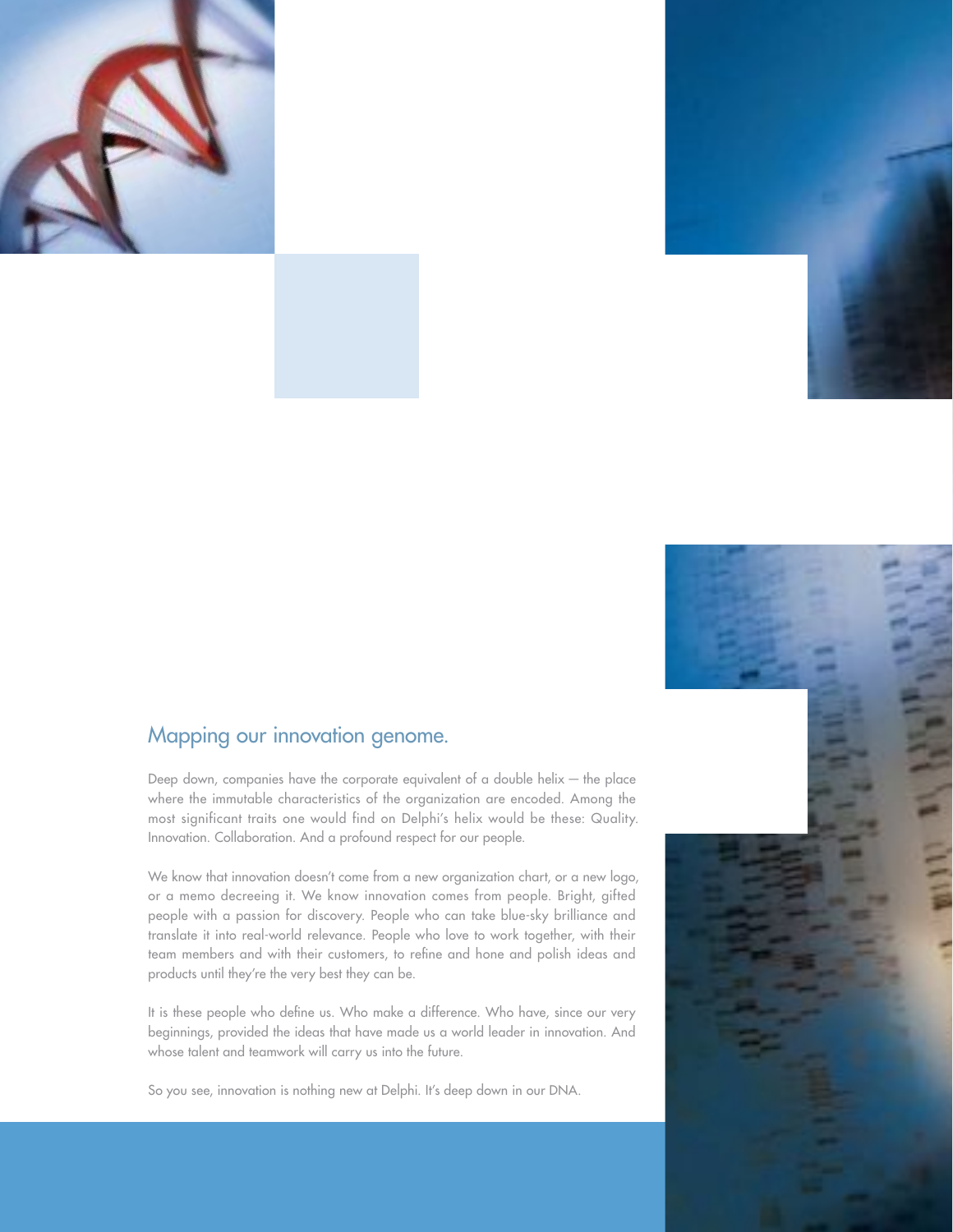

## The quest never ends.

Delphi is committed to always being one of the world's most visionary organizations — collaborating with our customers to deliver pragmatically innovative thinking across a wide range of technical, engineering and logistical challenges. We know how to do it. We're doing it every single day. In fact, on a global basis, Delphi has averaged over 1,500 patent applications annually in the last five years. And has introduced hundreds of new products and technologies every year. And it continues.

The intent is to put our very best thinking in the hands of our customers. And, eventually, at the fingertips of consumers all across the world.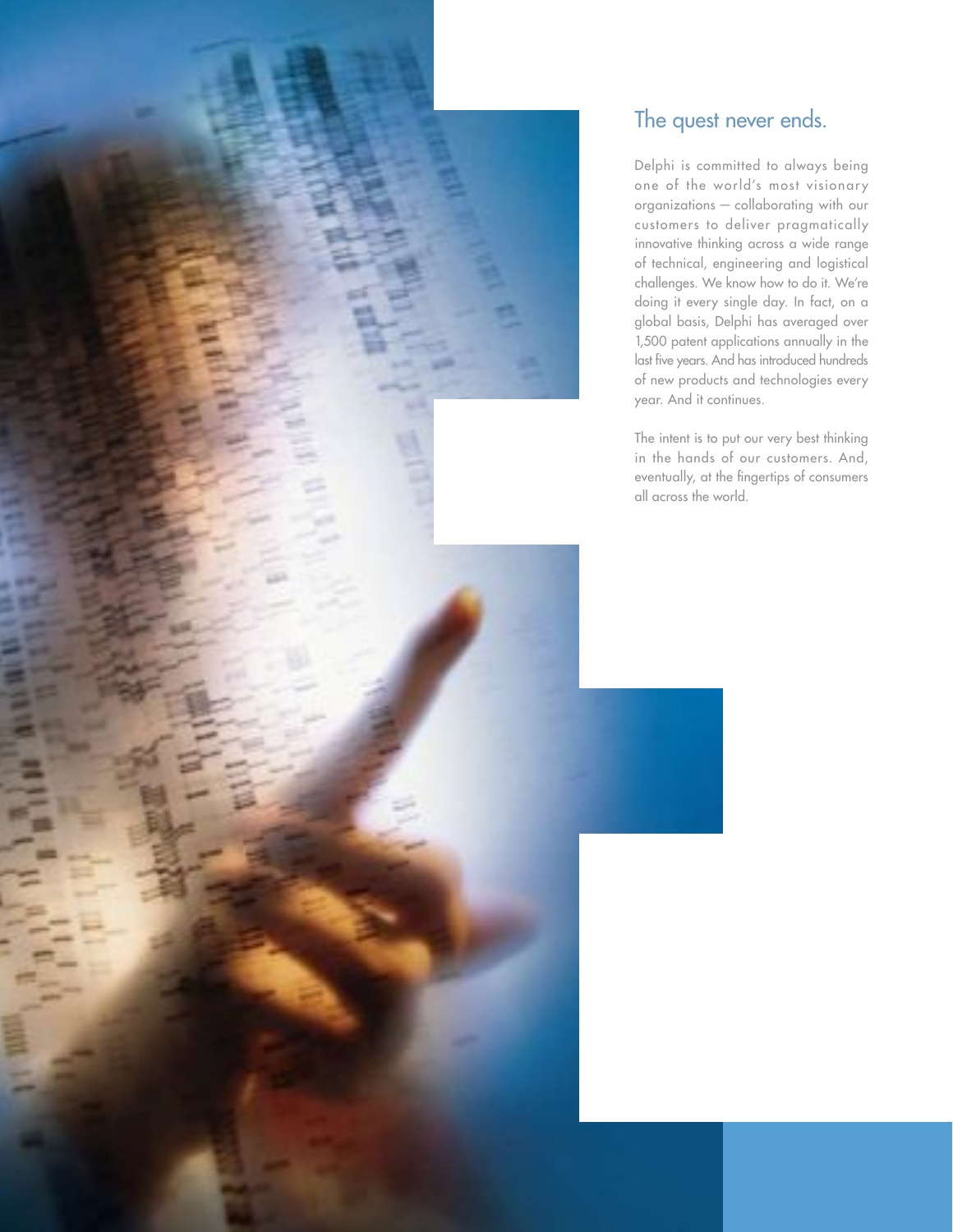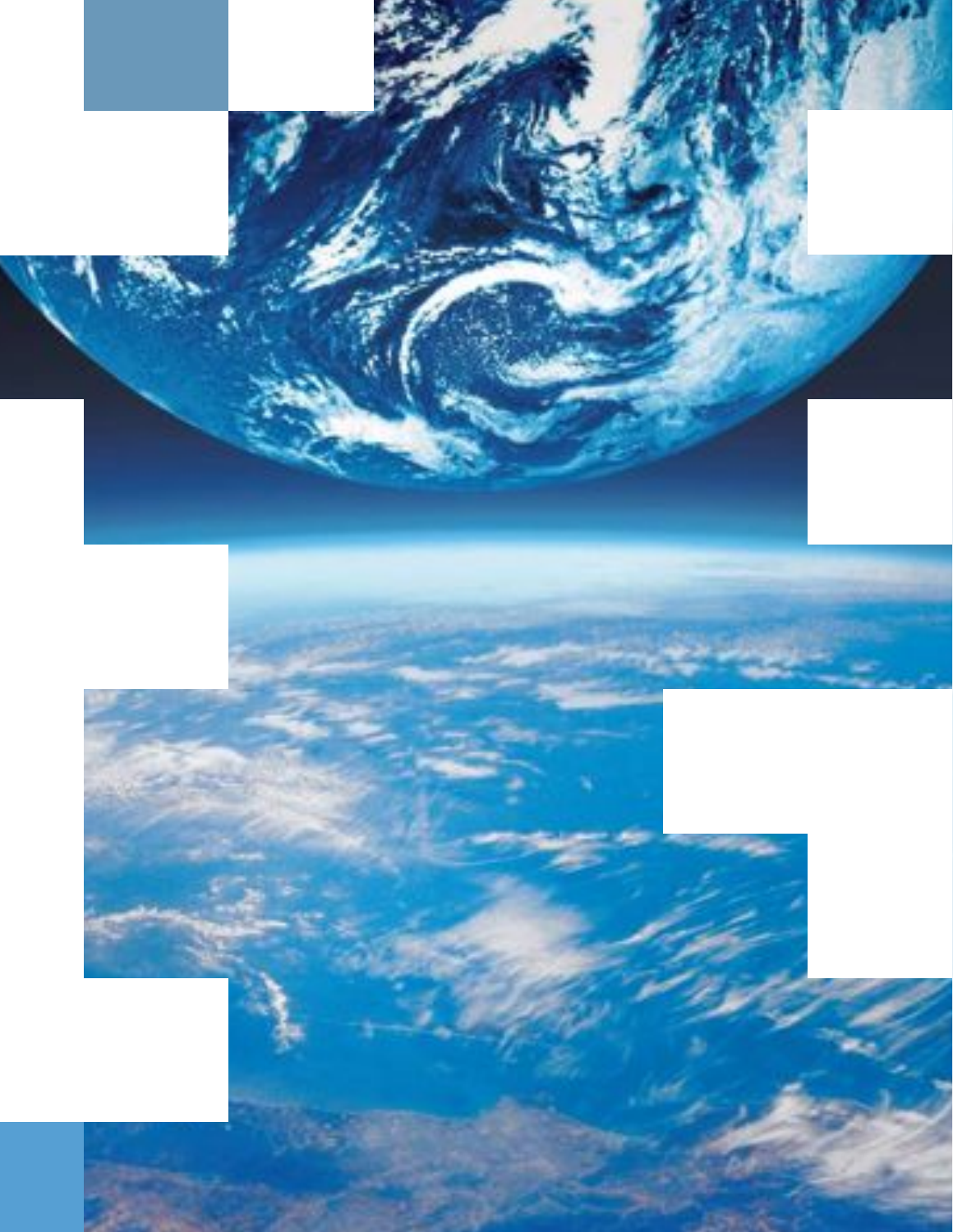

## Our global perspective.

Virtually anywhere there's an opportunity for innovation, Delphi is there. We have manufacturing facilities in 35 countries. Our state-of-the-art Technical Centers are strategically located in Europe, Asia, the Pacific Rim, South America and North America.

Because of that broad global footprint, we are now able to handle much of the technical development of our products right in the same region in which they'll be used. So our understanding of local cultural and marketing issues can be more thorough, and collaboration with our customers can be easier and more frequent.

After all the years we've had a presence all over the world, it should come as no surprise that our workforce is just as culturally and geographically diverse as our bricks and mortar. Maybe even more so. At Delphi, we don't just respect diversity we embrace it and live it every day. We understand the richness it brings to our discussions. The fresh perspectives it brings to our research and development. And the added value it brings to our products. We believe diversity makes us better allies for our customers. And better citizens of our planet.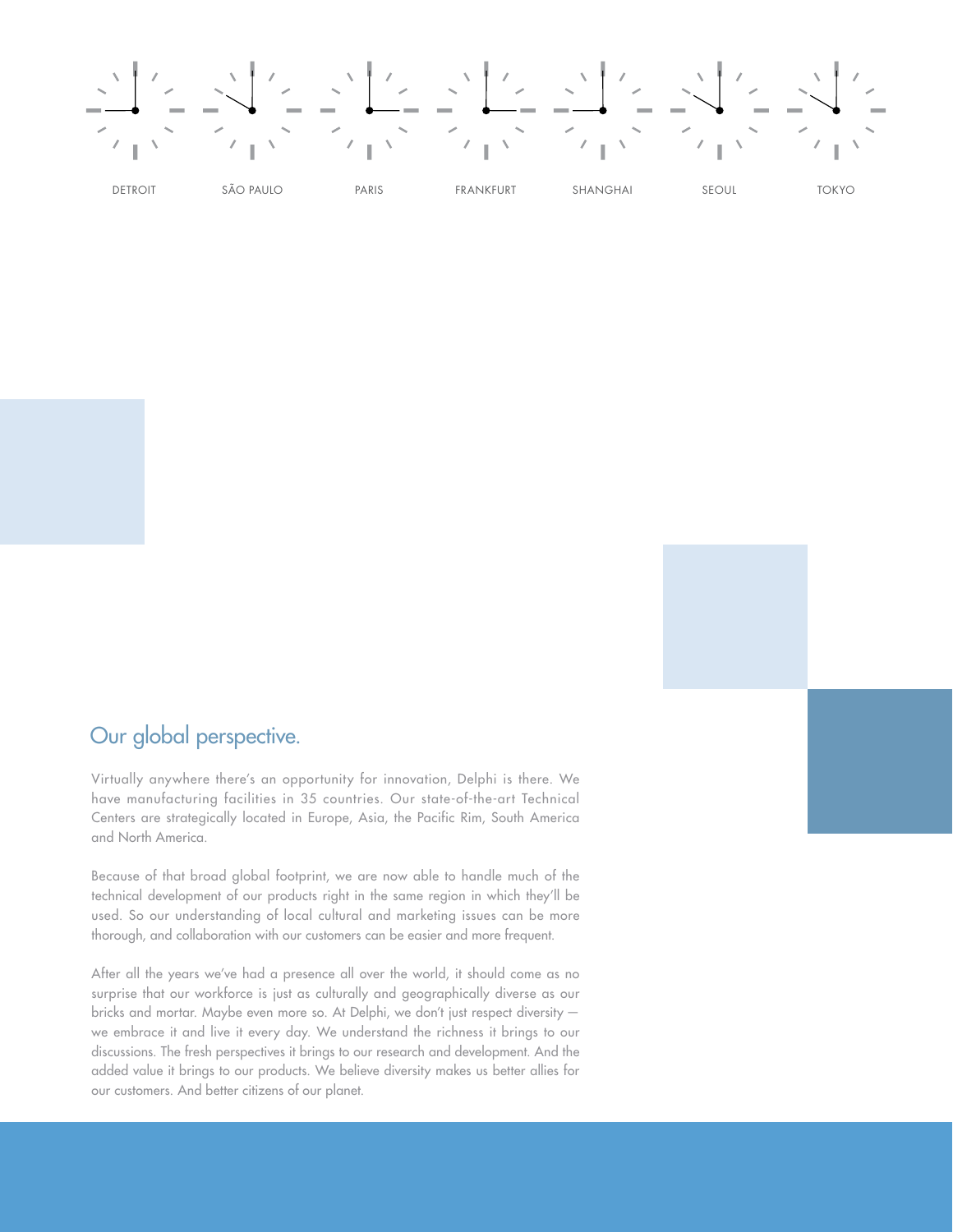



## Envisioning the possibilities.

Change is occurring at an ever-increasing rate in all the markets we serve. Delphi has the ability to anticipate, recognize and quickly respond to the evolving demands of our customers' businesses. We have the ability to move with the megatrends.

For example, consumers are increasingly concerned about keeping their families safe. About ensuring a bright future for the planet they live on. And about always staying connected to the world around them.

Combined, we call these three megatrends "Safe, Green and Connected." And Delphi is generating the products now that will answer future needs in these areas.

Like new active safety features that, beyond simply helping to reduce the effects of a crash, are designed to help prevent the accident from happening in the first place.

Like helping consumers minimize their carbon footprint with new components for electric and hybrid vehicles, and powertrain components for conventionally powered vehicles that help lower emissions and help increase fuel economy.

Like making it safe and easy to stream information both into and out of a vehicle in a system that integrates both existing and future technologies into a single structure that fulfills the desire for information, entertainment and communication on the road.

And those are just a few of the megatrends we're responding to right now.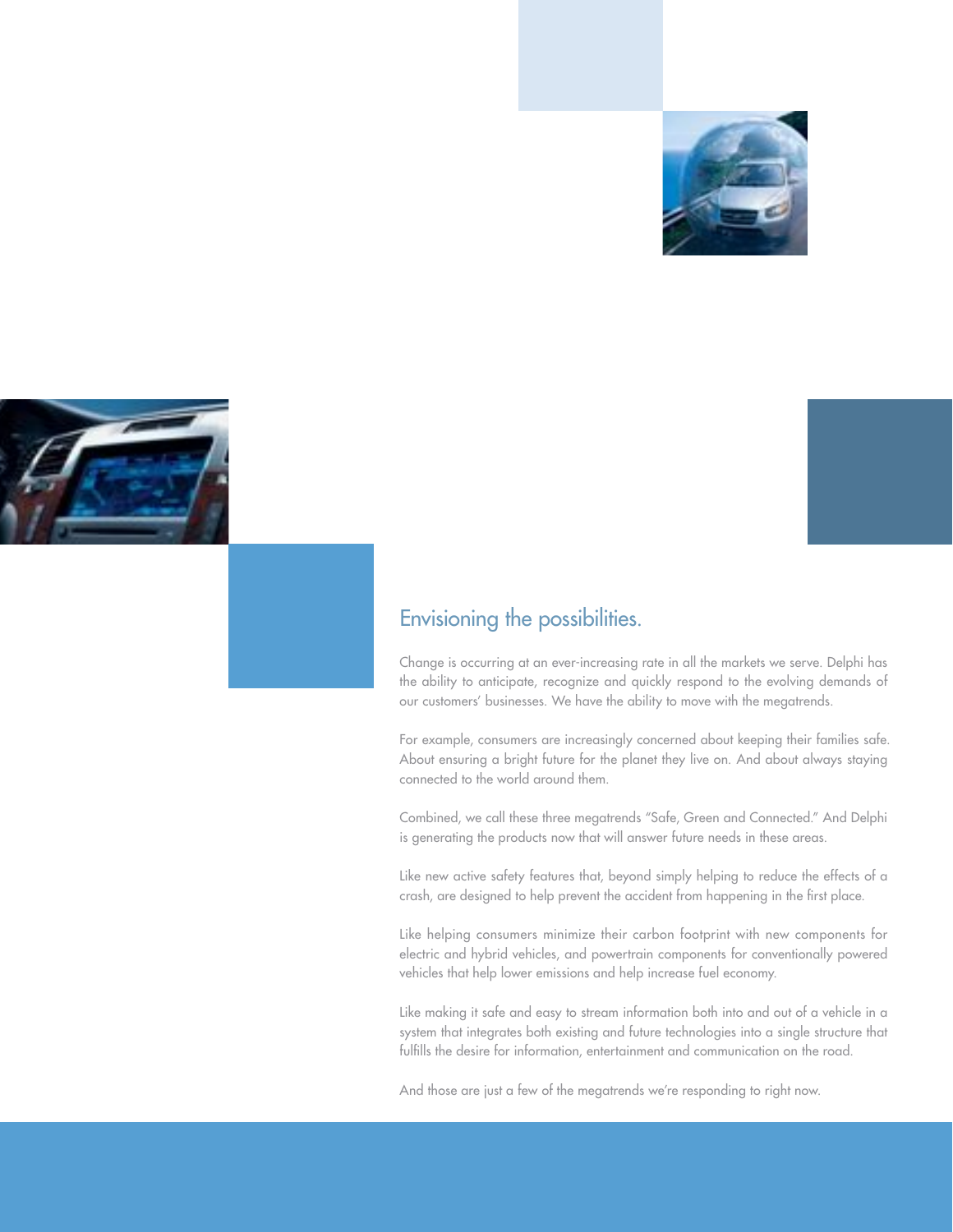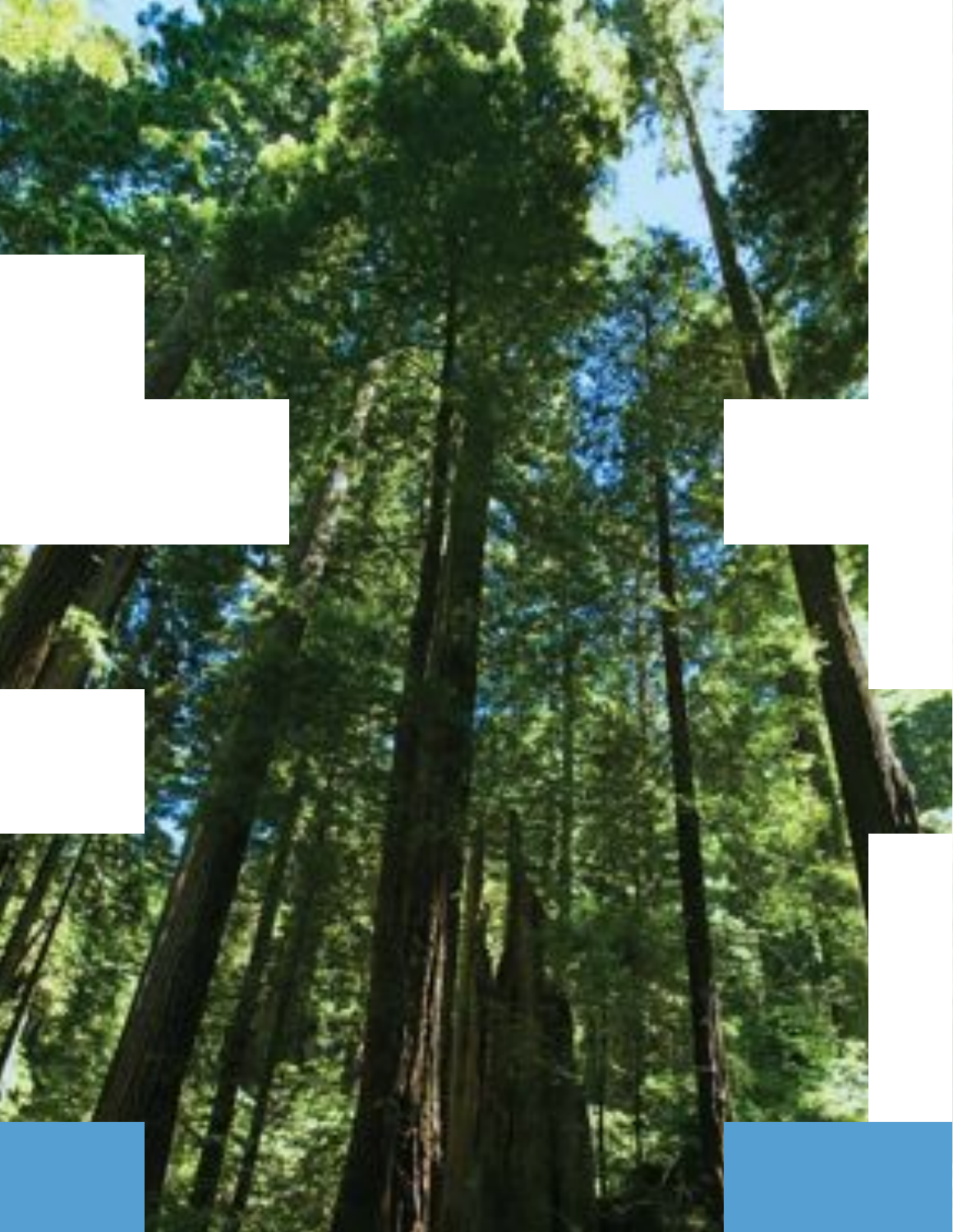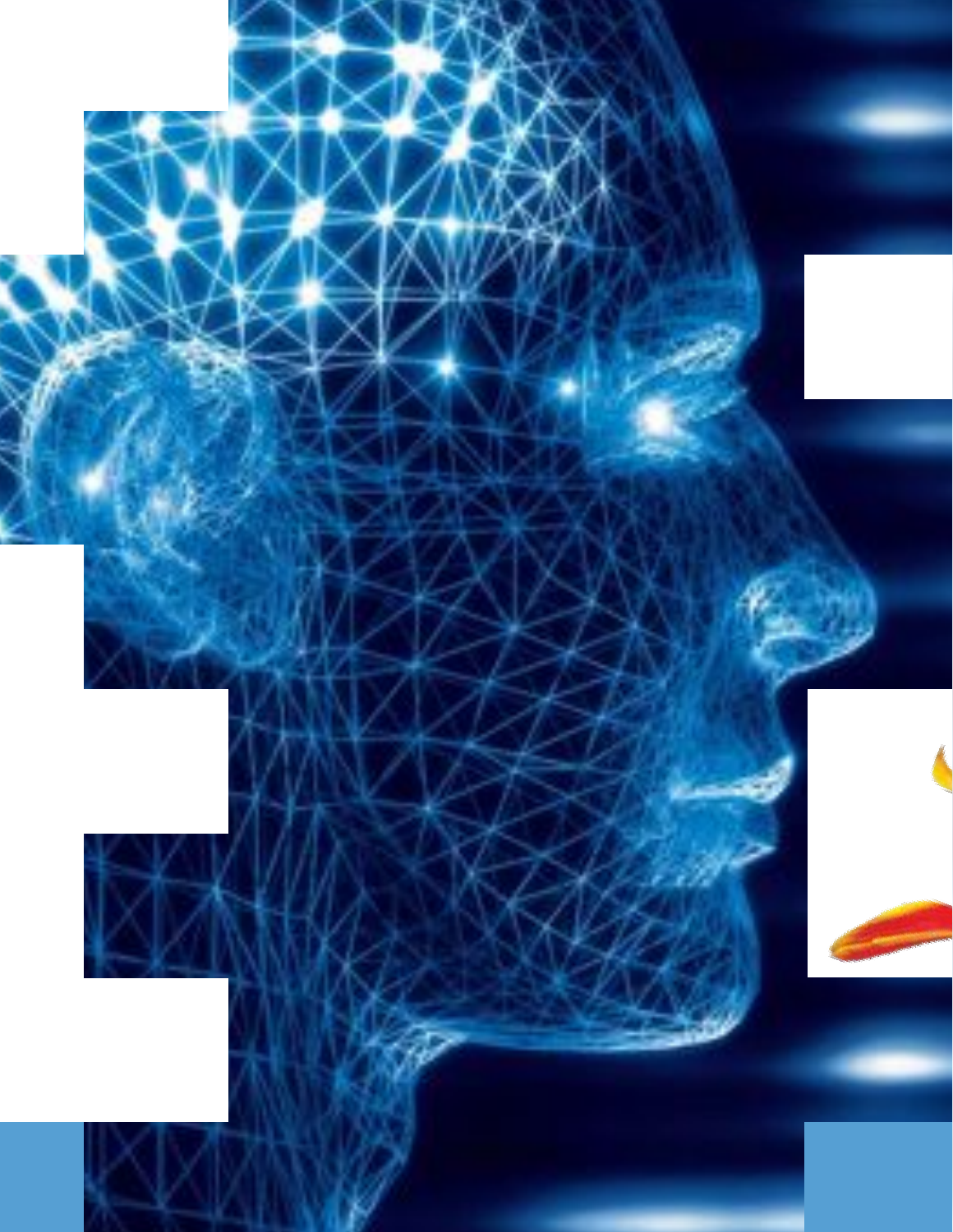

## We sense a bright future ahead.

There will undoubtedly be many challenges to face in all the markets we serve. But with those challenges will come many exciting opportunities as well. Opportunities to collaborate with our customers and together harness pure science to work for the benefit of humankind. Innovation for the real world. At Delphi, it's making the future look very bright indeed.